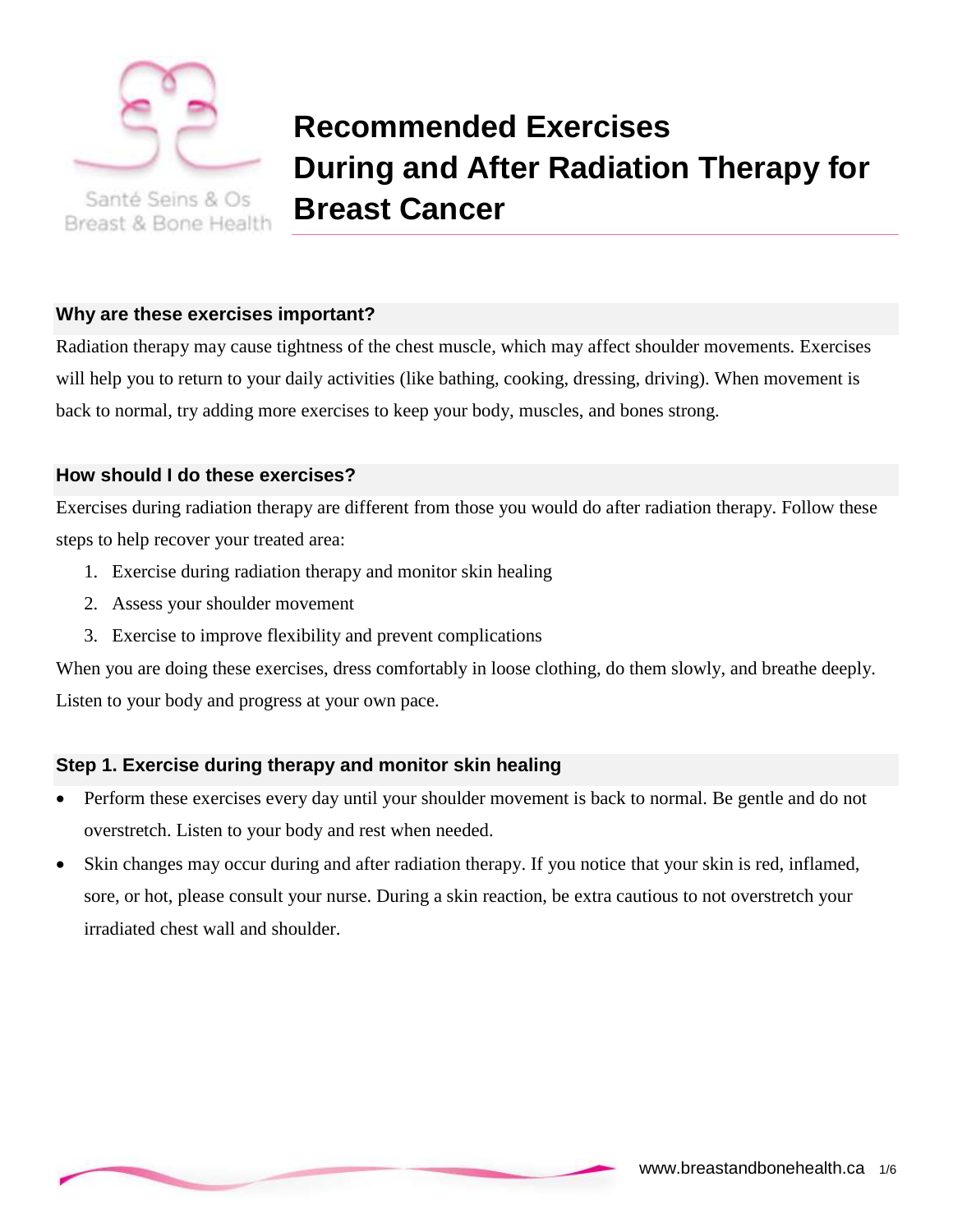### **A. Cane or stick\* over the head**



**B. Cane or stick\* to the side**



- 1. Lie on your back with knees bent as shown, holding a cane or stick with both hands, shoulder width apart
- 2. Raise both hands overhead slowly, so that you feel a stretch
- Hold 3-5 seconds
- 8-10 repetitions, 2-3 sets, 2 times a day
- 1. Stand holding stick as shown with your *affected arm* out to side
- 2. With the stick, use your opposite arm to push your *affected arm* away from your body
- 3. Slowly return to the starting position
- Hold 3-5 seconds
- 8-10 repetitions, 2-3 sets, 2 times a day

\*For exercises A and B, you can use a household item like a broomstick or long umbrella

#### **C. Snow angels**







- 1. Lie on your back with knees bent and shoulder width apart
- 2. With palms of hands facing up, slowly glide arms towards the ears, until hands touch
- Hold 3-5 seconds
- 8-10 repetitions, 2-3 sets, 2 times a day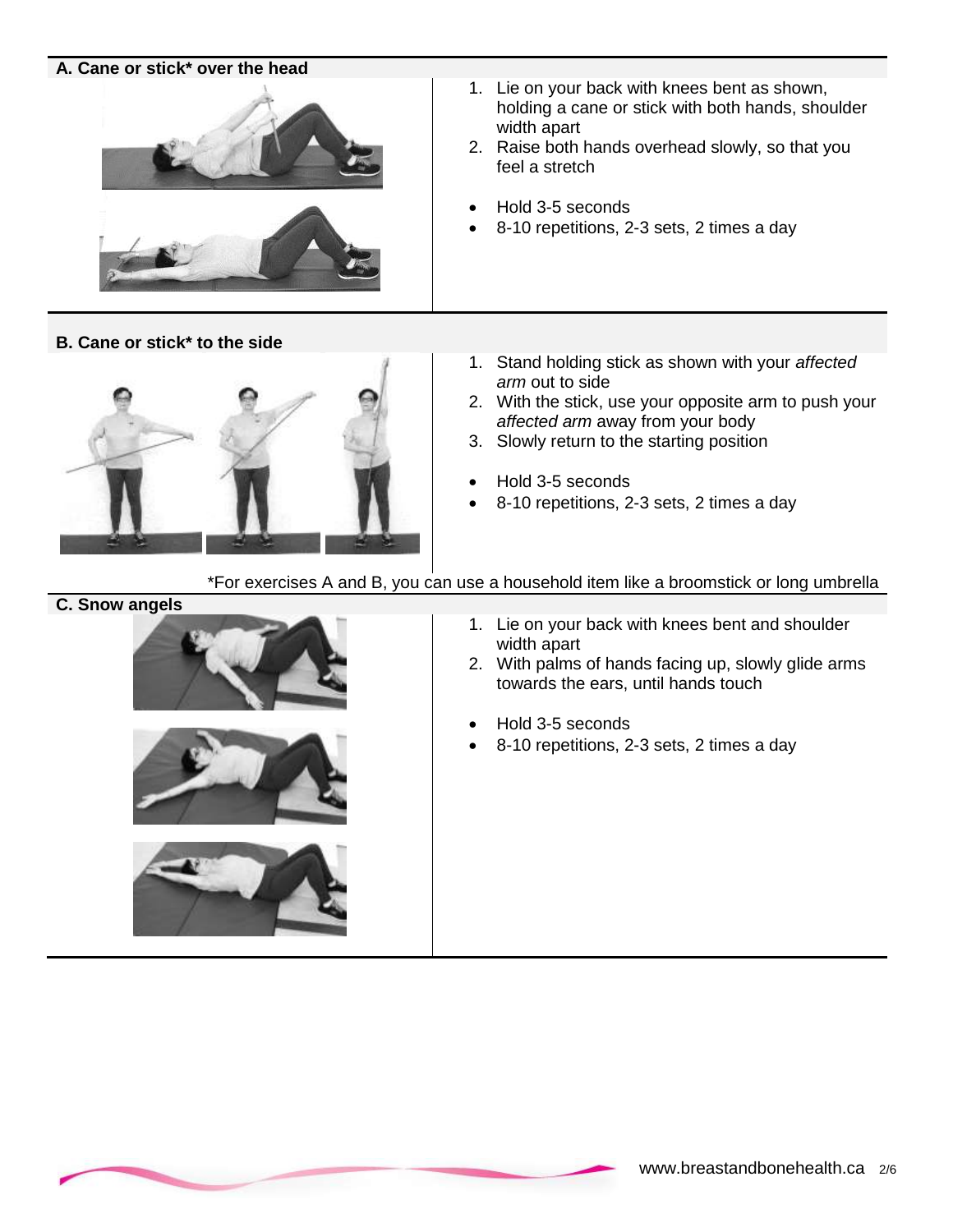| D. Towel or scarf pull behind the back |                                                                                                                                                                                                                                                                                                             |
|----------------------------------------|-------------------------------------------------------------------------------------------------------------------------------------------------------------------------------------------------------------------------------------------------------------------------------------------------------------|
|                                        | 1. Stand with towel as shown with affected arm<br>behind back<br>2. Stretch the arm up behind your back by pulling<br>upward on the towel with the other hand for<br>assistance<br>Hold 3-5 seconds<br>8-10 repetitions, 2-3 sets, 2 times a day                                                            |
| E. Front spider crawl                  | 1. Stand facing a wall with affected arm, as shown<br>2. Slowly "walk" or "crawl" your fingers up the wall,<br>so that you feel a stretch<br>3. As your fingers go higher, keep your arm straight<br>and move your body closer to the wall<br>Hold 3-5 seconds<br>8-10 repetitions, 2-3 sets, 2 times a day |
| F. Side spider crawl                   |                                                                                                                                                                                                                                                                                                             |
|                                        | 1. Stand beside a wall with affected arm, as shown<br>2. Slowly "walk" or "crawl" your fingers up the wall,<br>so that you feel a stretch<br>3. As your fingers go higher, keep your arm straight<br>and move your body closer to the wall<br>Hold 3-5 seconds<br>8-10 repetitions, 2-3 sets, 2 times a day |
| <b>G. Scapular retraction</b>          |                                                                                                                                                                                                                                                                                                             |
|                                        | Stand with arms at sides as shown<br>2. Pull your shoulder blades together slightly and try<br>to push shoulder blades down<br>Hold 3-5 seconds<br>8-10 repetitions, 2-3 sets, 2 times a day                                                                                                                |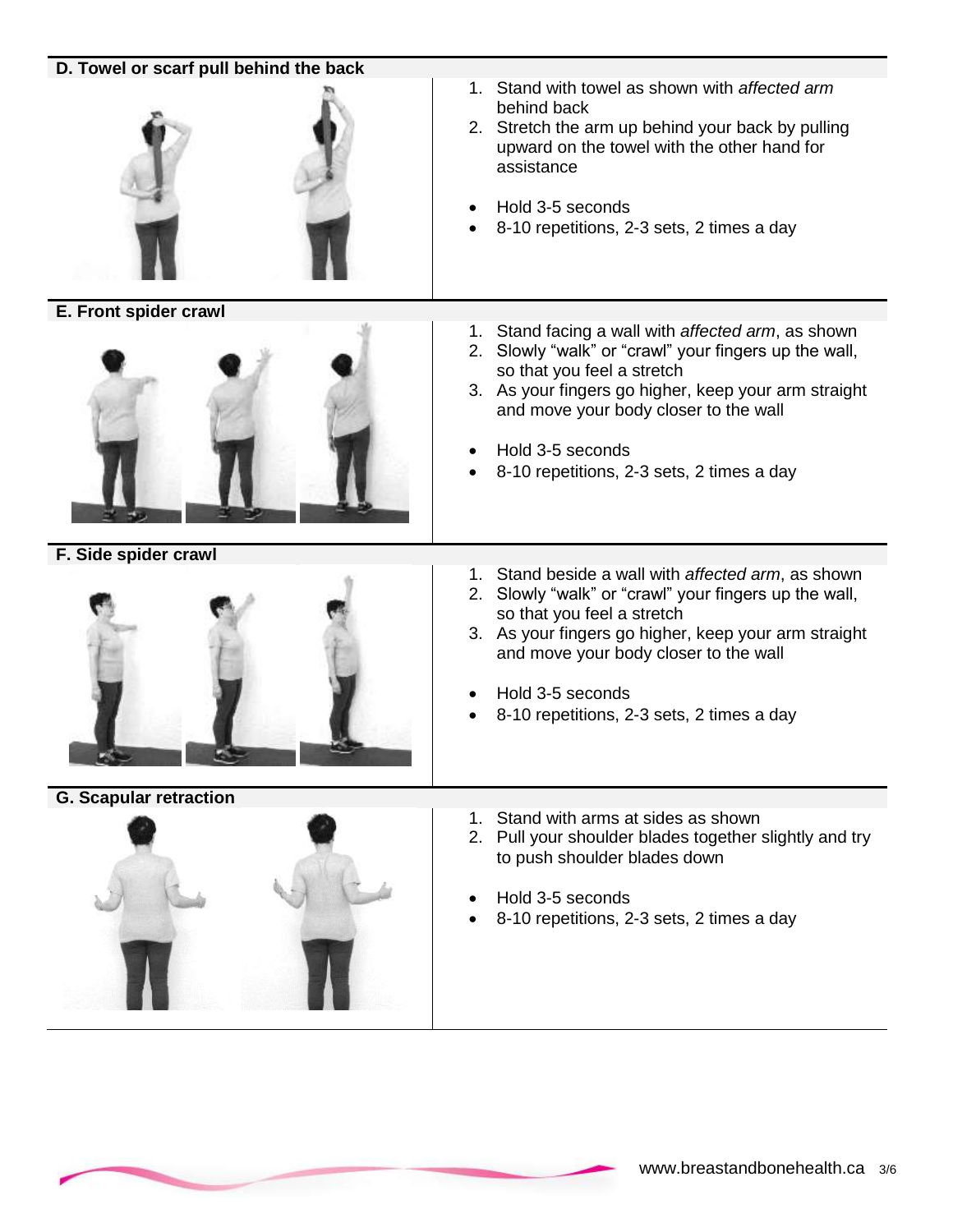

# **Step 2. Self-assess your shoulder movement**

 6-8 weeks after your radiation therapy, if you are unable to do the following 6 shoulder movements, please consult a physiotherapist.

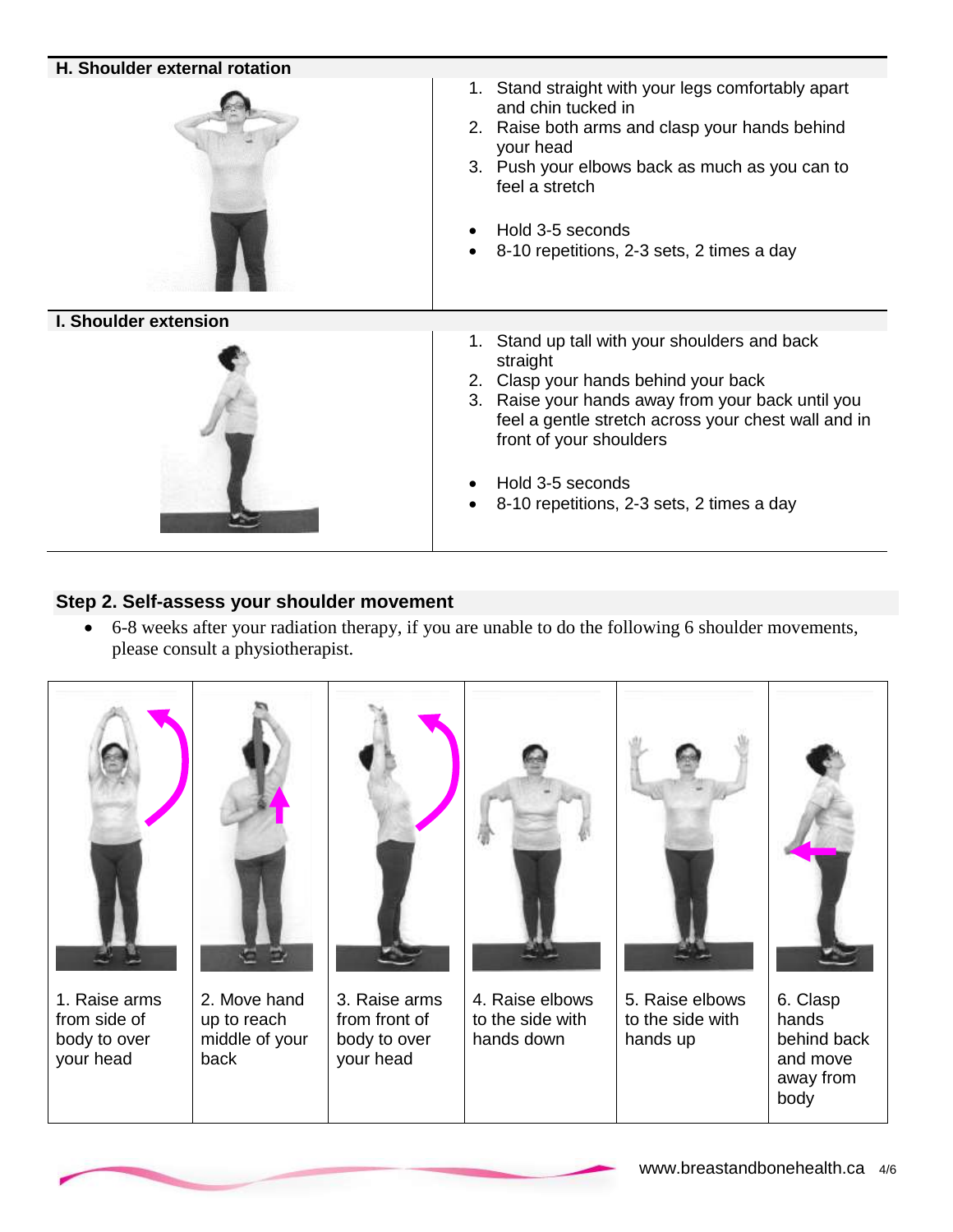# **Step 3. Exercise to improve flexibility and prevent complications**

 When your skin reaction has settled and you have regained your shoulder movements, progress to these exercises.